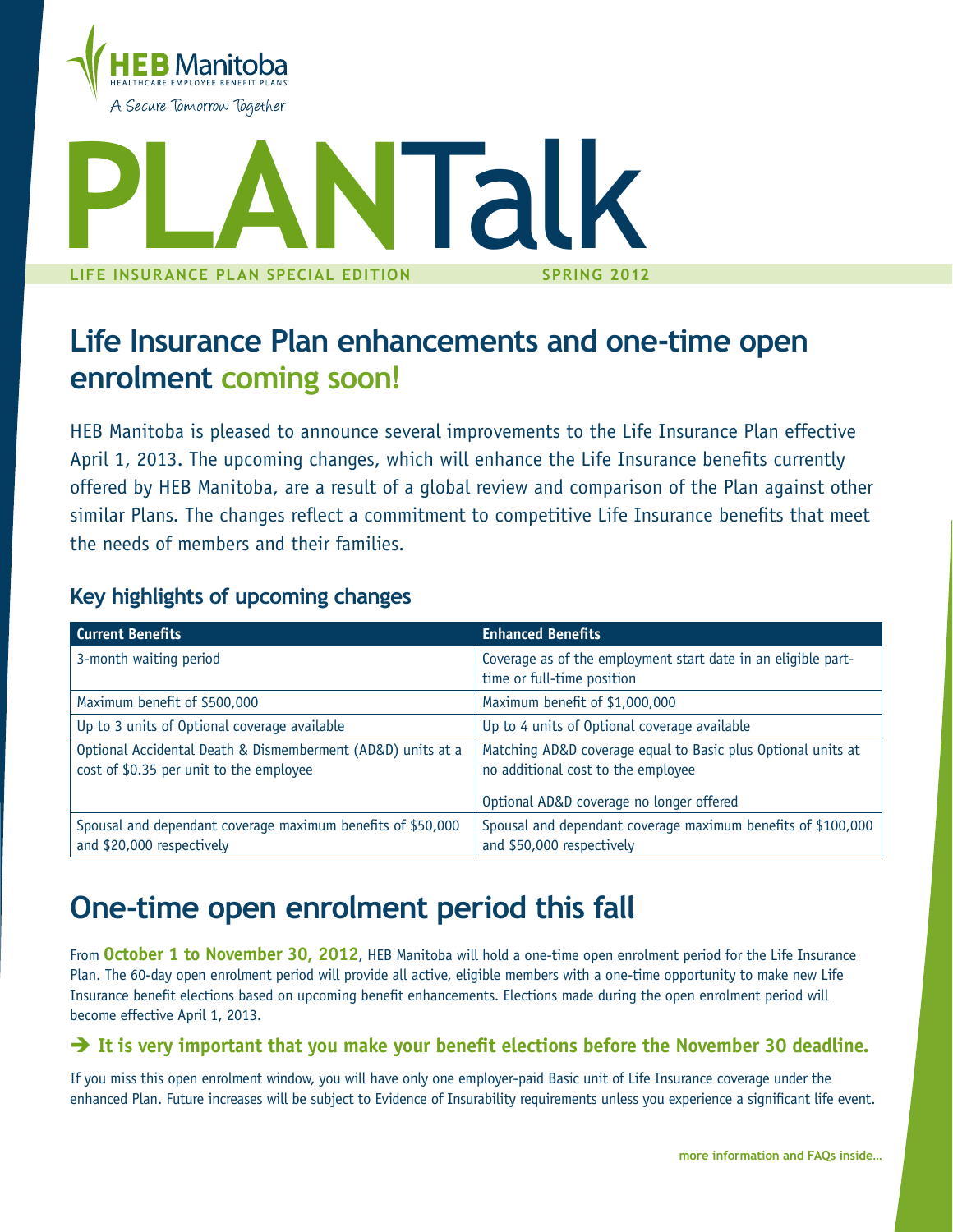## **What do I need to know?**

**1.** All active, eligible employees must re-enrol during the open enrolment period.

You must be actively at work on or after April 1, 2013, to be eligible for the enhanced Life Insurance Plan. If you went on an unpaid leave of absence (LOA) on or after December 1, 2012, and are not actively at work on April 1, 2013, your benefits will take effect on the day you return to active, eligible employment.

**Note:** *If you are on an LOA or approved for premium-free coverage under the Waiver of Premium provision prior to November 30, 2012, you will have the opportunity to enrol in the enhanced Life Insurance Plan within 60 days of your return to active employment.*

- **2.** An open enrolment package will be mailed to each active, eligible member's home approximately one week before October 1. Please contact your employer if you do not receive your enrolment package.
- **3.** More information will be provided to you over the next six to seven months. If you have any questions or require further information, please contact our Member Services team at **(204) 942-6591** or toll-free at **1-888-842-4233**.
- **4.** HEB Manitoba will be providing presentations regarding the changes and will be available to answer your questions. Please watch for more information from your employer on presentation dates in your area.

### **Coverage & premiums**

Under the enhanced Life Insurance Plan, the premium rate will remain at the current level of 8.26 cents per \$1,000 of earnings.

Effective April 1, 2013, each unit of employee Life Insurance coverage (Basic and Optional) and the related premium deductions will be based on your prior year's gross basic annual earnings, rounded to the next higher \$1,000. Every subsequent April, this amount will be adjusted to reflect any change in your earnings from the previous year worked.

If you are a newly hired employee, return from an unpaid leave of absence, or become eligible for Life Insurance benefits part way through the year, your coverage and related premium deductions will be based on your estimated annual earnings for your EFT at that time. Insurance amounts will remain in effect

## **Some advantages for members include:**

- A **uniform premium deduction** each pay period.
- A **known amount of Life Insurance** for financial or Estate planning purposes. 2
- **Peace of mind** that you have appropriate Life Insurance coverage to provide for your family/beneficiaries in the event of your death. 3

### **Additional improvements**

In addition to introducing benefit enhancements, HEB Manitoba is partnering with Great-West Life Assurance Company (Great-West Life) to assist in maintaining the accuracy of enrolment and change information.

Processes will be streamlined by maintaining all enrolment data on Great-West Life's GroupNet system, and starting in 2014, all active Life Insurance Plan members will receive an Annual Statement of Benefits.

The Statements will provide an overview of important information including your coverage level and named beneficiary(ies). It is important that you review your statement each year to ensure the information is correct.

### until you have a full year of earnings in the prior calendar year. **Watch for upcoming communication**

In September 2012 HEB Manitoba will mail open enrolment packages to all active, eligible members. The package will include an open enrolment form and a brochure outlining the Life Insurance Plan changes. **Please ensure your employer and HEB Manitoba have your current address**, as any delay in receiving this time sensitive information may impact the amount of Life Insurance you are eligible to elect.

HEB Manitoba is committed to ensuring all members are aware of the upcoming Life Insurance Plan changes. We will be using a variety of methods to provide information to members including in-person and online presentations, newsletters, direct mailings and posters. Information will also be available on our website at www.hebmanitoba.ca. It is very important to us that you receive the necessary information to make informed benefit decisions based on your individual and family needs.

O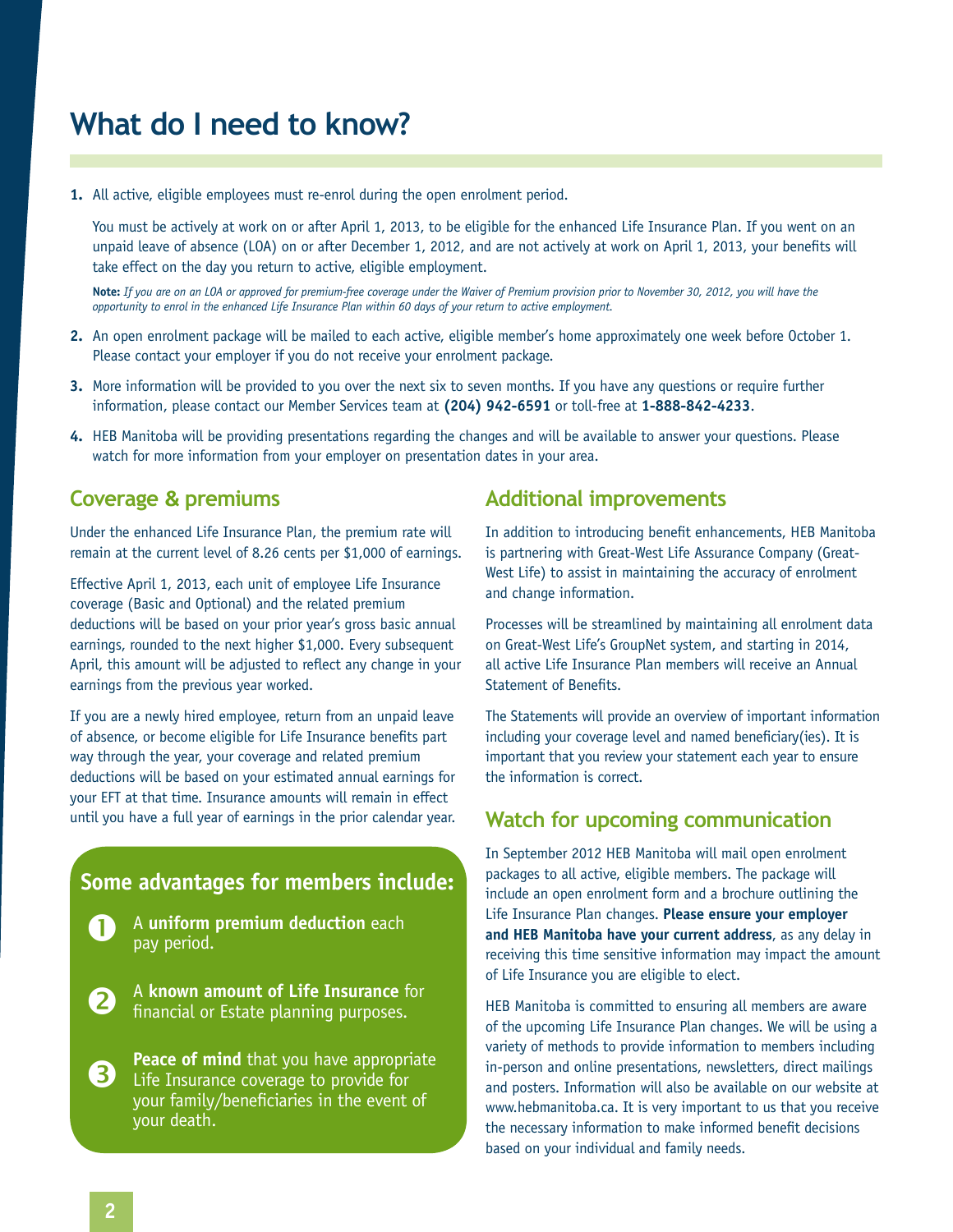## **Life Insurance Plan enhancements**

#### **Q. When is the open enrolment period?**

- A. The open enrolment period for all members will be from October 1, 2012, to November 30, 2012.
- **Q. When is the enhanced Plan effective?**
- A. Although HEB Manitoba will commence the open enrolment of all members in October 2012 your enhanced coverage will be effective April 1, 2013.
- **Q. Who is eligible to participate in the open enrolment?**
- A. All employees in an eligible position and actively at work during the open enrolment period will be required to re-enrol in the enhanced Plan. However, you also must be actively at work on the day the enhanced Plan takes effect (April 1, 2013) to be eligible for the enhanced benefits. If you are not actively at work on April 1, 2013, your benefits will take effect on the day you return to active, eligible employment.

(Dependant) units. Accidental Death and Dismemberment (AD&D) coverage, equal to Basic plus Optional units elected, will automatically be included at no additional charge.

#### **Q. Will premium rates for Family (Dependant) Life Insurance increase as a result of the changes?**

A. The value of each unit for Family (Dependant) Life Insurance has now changed under the enhanced Life Insurance Plan. The spousal unit doubles in value (from \$5,000 to \$10,000) and the dependant unit value increases by two and a half times (from \$2,000 to \$5,000) under the enhanced Plan. Although the premium cost did not increase, the premium amounts were adjusted to reflect the new unit value. For example, an employee who had elected eight units of Family (Dependant) Life Insurance under the current Plan and wishes to maintain the same premiums and coverage under the enhanced Plan would only need to elect four units of coverage instead of eight units.

### **Did you know?**

*If you experience a significant life event that changes your circumstances and you do not update your Life Insurance beneficiary(ies), your Life Insurance benefits may be paid to an unintended recipient in the event of your death.*

#### **Q. If I want to keep the same elections I have under the current Plan, do I still need to submit an enrolment form during the open enrolment period?**

A. Yes, all coverage elections under the current Plan will expire March 31, 2013. It is extremely important that you complete and return the open enrolment form to your employer within the open enrolment period. If you do not submit a new form you will be provided with only one unit of Basic Life Insurance coverage under the enhanced Plan.

#### **Q. Why are the changes being made?**

A. The HEB Manitoba Board of Trustees' mandate has always been to provide competitive benefits at the lowest possible cost to all participating healthcare employees and their families. As a result of a global review, the Life Insurance Plan is being enhanced to provide more competitive benefits and options to all eligible members of the Plan.

#### **Q. Will the premium rate change?**

A. The premium (per thousand dollars of insurance) will remain the same as it is now for the Basic, Optional and Family

#### **Q. Is there a change to the amount of my Life Insurance coverage?**

A. Yes, previously your Life Insurance premiums were determined based on your bi-weekly pay. As such your premiums and coverage amounts fluctuated depending on your working pattern.

Under the enhanced Plan, Life Insurance unit(s) for all members hired before January 1 of the previous year will be based on their prior year's gross basic annual earnings.

Example: If you commenced employment in December 2011 and continue working beyond the effective date of the enhanced Plan (April 1, 2013) your coverage under the new Plan will be equal to:

- The number of units selected during the open enrolment,
- Multiplied by your earnings in the previous year (earnings) for the 2012 calendar year), and
- Rounded up to the nearest \$1,000.